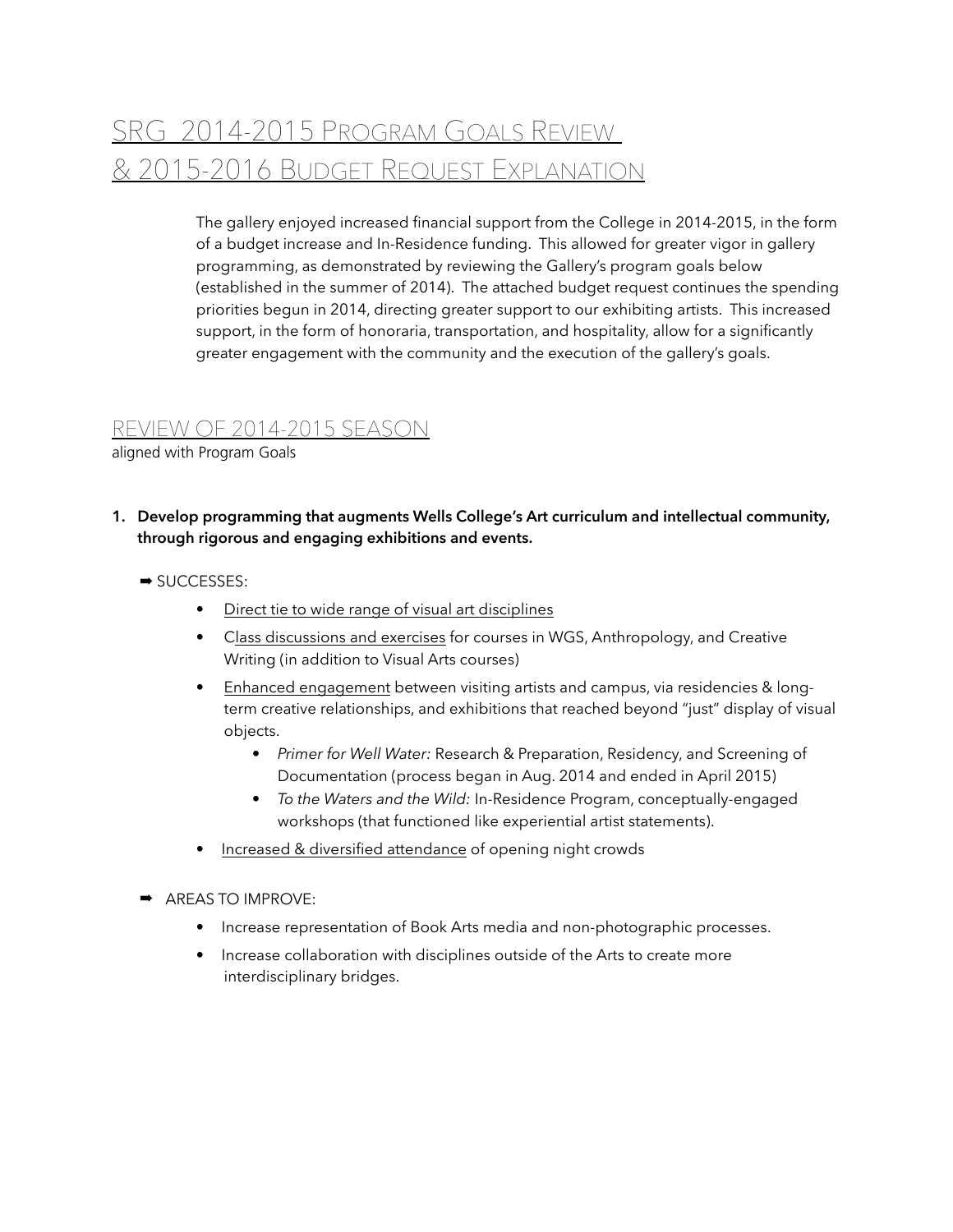- **2. Provide professional education opportunities for students, via internships, work-study positions, interaction with professional exhibitions and artists, and exhibition opportunities.**
	- ➡ SUCCESSES:
		- Interdisciplinary workshops with Artists
			- *Primer for Well Water*: Sculpture, painting, photography, performance art, music, & dance) and broad range of media representation.
			- *• To The Waters and the Wild:* drawing, with a synesthetic motivation
		- Workstudy & Internships
			- Gallery employed 6 students, each of whom were significantly involved in the physical upkeep of the gallery, docent services, and exhibition installations responsibilities for this staff increased, providing them more meaningful experiences. Each also played unique management roles in preparation for *Primer for Well Water.*
			- Gallery had 1 student intern, who helped with higher-level management tasks (scheduling workers), executing tasks based on specialized skill proficiencies (matting artworks), and overseeing other special projects (creating high-quality gallery floorplan, managing the deinstall of *To the Waters and the Wild).*
		- Continuation of Student Exhibitions, including the second annual Student Exhibition containing work from Book Arts.
	- ➡ AREAS TO IMPROVE:
		- *•* Increased specialization for student worker positions would allow for more empowerment and initiative.
		- In collaboration with Visual Arts Faculty, reconsider the selection procedures for Annual Student Exhibition to increase rigor of exhibition.
- **3. Diversify and energize the cultural landscape of the College by seeking arts programming from a range of geographic locations, cultural & indentity-based perspectives, and/or theoretical positions.**
	- ➡ SUCCESSES:
		- All artists were "new" to the school & faculty; they were chosen based on merit rather than personal connections (although the art world is very small, so personal connections were discovered after their selection).
		- *Primer presented a stark contrast in exhibition philosophy as related to other* exhibitions this season. Taken as a whole, this season demonstrated to students and community members a range of examples by which to understand the function of exhibitions and the nature of artwork.